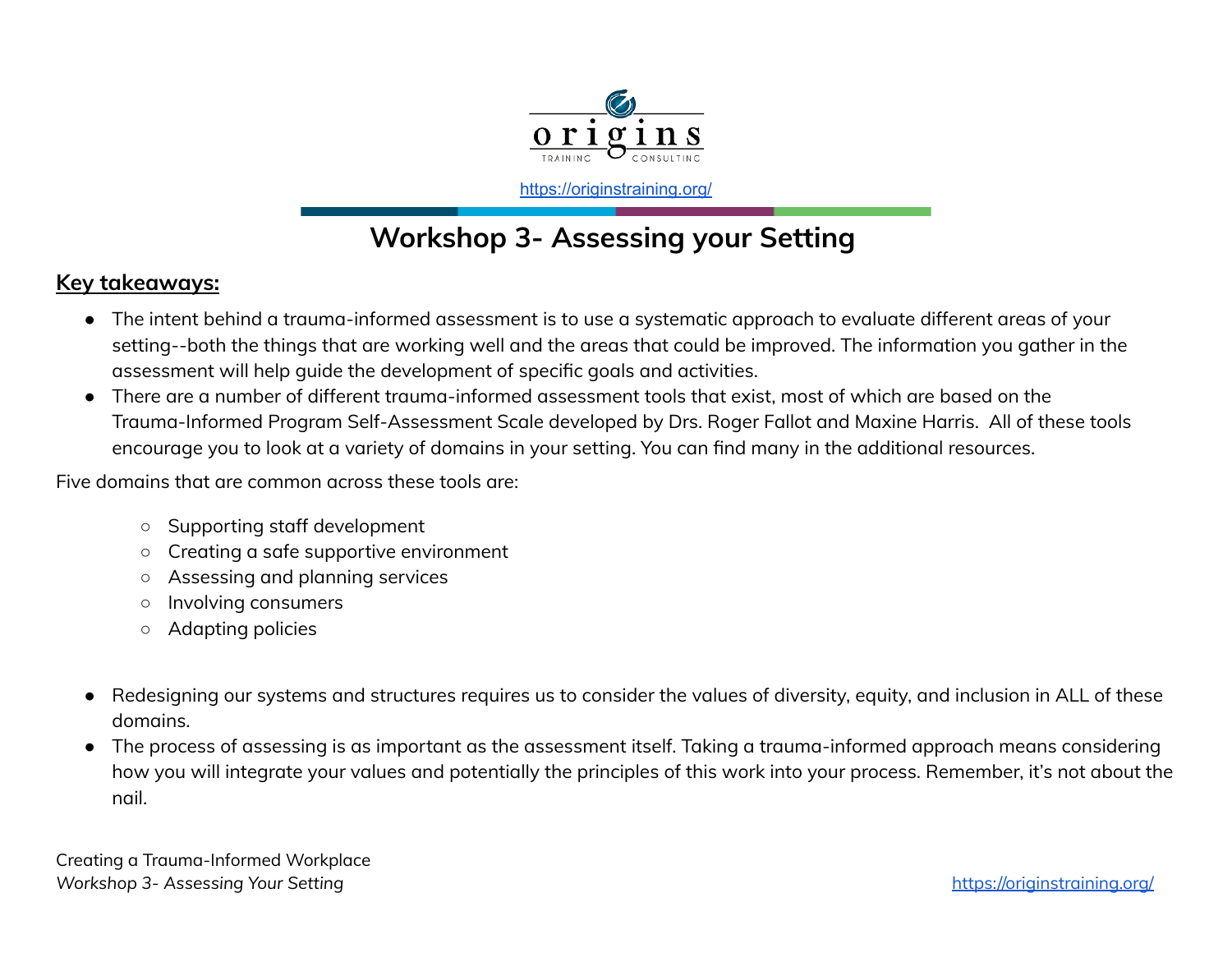

**Activity:** Work through the following questions with your team. (You may use the worksheet as a tool to support the activity.) Consider how you might utilize your team to collect feedback on the needs and the strengths of your setting. Getting a variety of perspectives is important so consider what format is best (anonymous survey, interviews, etc) to get honest input. Be careful to avoid implementing this process in a vacuum. Get outside of your comfort zone!

### **1) Explore with your team:**

- **What are the things my organization is already doing to support a trauma-informed approach? (strengths)**
- **What are some of the challenges within your organization? (needs)**
- **2) Discuss how your team will approach the assessment process.**
- **3) Continue to practice communicating your vision for a trauma-informed approach to key stakeholder(s).**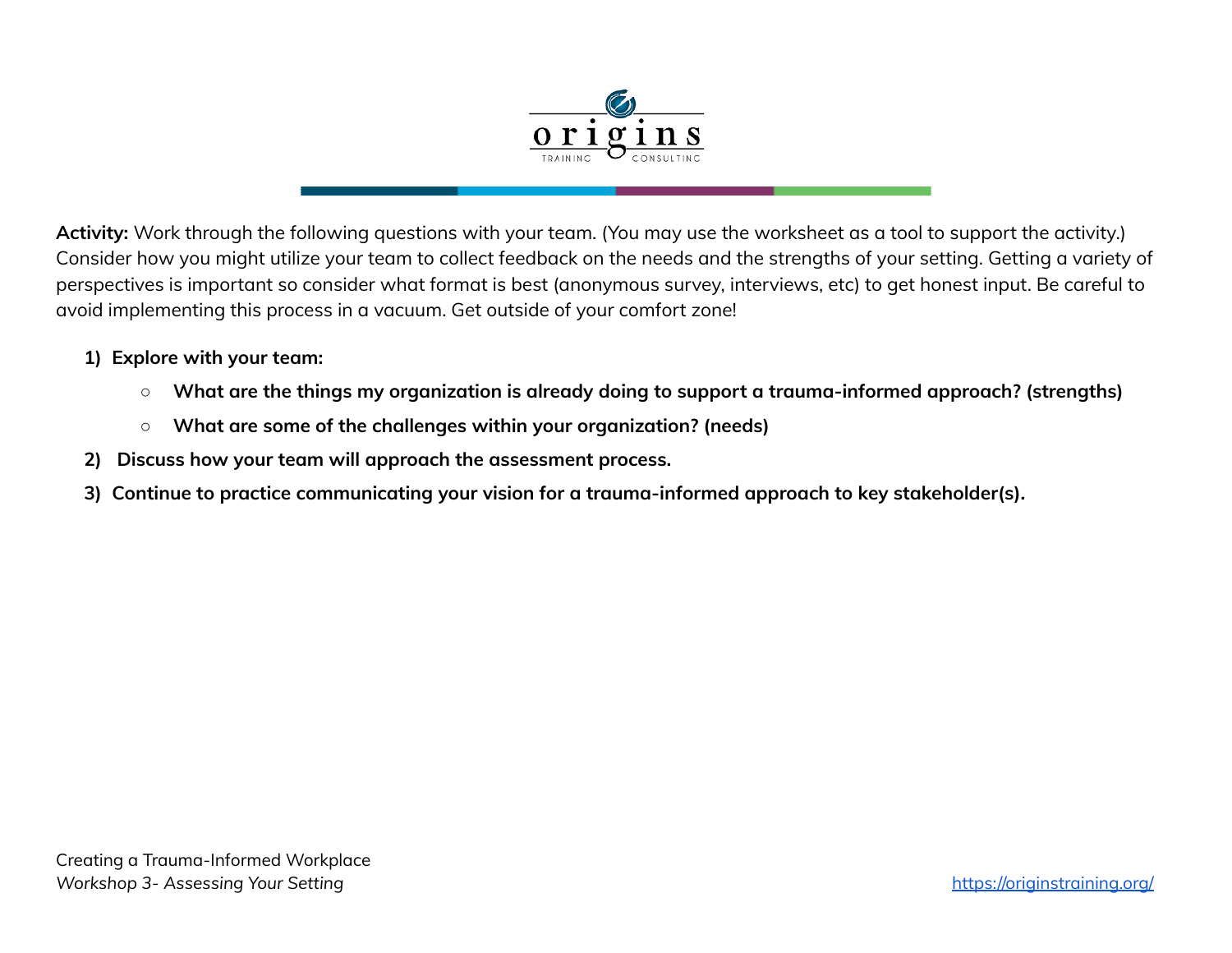

### **Assessing Your Setting**

This worksheet is meant to be an informal tool to support you and your team in assessing your setting. This is not an exhaustive list of categories or questions. You can adjust to meet the needs of your setting. We encourage you to utilize the additional resources for ideas. You may also want to review existing tools found in the additional resources.

| <b>Supporting Staff</b><br>Development                                                                                                                                                                                                                                                                                                                                                                                                                       | Creating a Safe<br><b>Supportive Environment</b>                                                                                                                                                                                                                                                                                                                                                                                                                                        | Assessing & Planning<br><b>Services</b>                                                                                                                                                                                                                                                                                                                                                                                              | <b>Involving Consumers</b>                                                                                                                                                                                                                                                                                                                                                                                                                                                                                             | <b>Adapting Policies</b>                                                                                                                                                                                                                                                                                                                                                                                                                                                                                     |
|--------------------------------------------------------------------------------------------------------------------------------------------------------------------------------------------------------------------------------------------------------------------------------------------------------------------------------------------------------------------------------------------------------------------------------------------------------------|-----------------------------------------------------------------------------------------------------------------------------------------------------------------------------------------------------------------------------------------------------------------------------------------------------------------------------------------------------------------------------------------------------------------------------------------------------------------------------------------|--------------------------------------------------------------------------------------------------------------------------------------------------------------------------------------------------------------------------------------------------------------------------------------------------------------------------------------------------------------------------------------------------------------------------------------|------------------------------------------------------------------------------------------------------------------------------------------------------------------------------------------------------------------------------------------------------------------------------------------------------------------------------------------------------------------------------------------------------------------------------------------------------------------------------------------------------------------------|--------------------------------------------------------------------------------------------------------------------------------------------------------------------------------------------------------------------------------------------------------------------------------------------------------------------------------------------------------------------------------------------------------------------------------------------------------------------------------------------------------------|
| • Staff at all levels of<br>the program receive<br>training and education<br>on traumatic stress<br>and its impact.<br>• Topics related to<br>trauma are addressed<br>in team meetings.<br>· Staff members receive<br>individual supervision<br>from a supervisor who<br>is trained in<br>understanding<br>trauma.<br>• The agency provides<br>opportunities for staff<br>input into program<br>practices.<br>$\bullet$ ETC<br>Origins Training & Consulting | • Staff members ask<br>consumers for their<br>definitions of physical<br>safety.<br>• Materials are posted<br>about traumatic stress<br>(e.g. what it is, how it<br>impacts people, and<br>available trauma-<br>specifics resources).<br>• The agency informs<br>consumers about the<br>extent and limits of<br>privacy and<br>confidentiality (kinds<br>of records kept.<br>where/who has<br>access, when<br>obligated to make<br>report to police/child<br>welfare).<br>$\bullet$ ETC | • The intake assessment<br>includes questions<br>about social supports<br>in the family and the<br>community.<br>• The program informs<br>consumers about why<br>questions are being<br>asked.<br>. Staff collaborates with<br>consumers in setting<br>their goals.<br>• Consumer goals are<br>reviewed and updated<br>regularly.<br>• The program educates<br>consumers about<br>traumatic stress and<br>triggers.<br>$\bullet$ ETC | • Current consumers are<br>given opportunities to<br>evaluate the program<br>and offer their<br>suggestions for<br>improvement in<br>anonymous and/or<br>confidential ways (e.g.<br>suggestion boxes,<br>regular satisfaction<br>surveys, meetings<br>focused on necessary<br>improvements, etc)<br>• The program recruits<br>former consumers to<br>serve in an advisory<br>capacity.<br>• Former consumers are<br>invited to share their<br>thoughts, ideas and<br>experiences with the<br>program.<br>$\bullet$ ETC | . The program has<br>written policies<br>outlining professional<br>conduct for staff (e.g.<br>boundaries, responses<br>to consumers, etc.<br>. The program involves<br>staff in its review of<br>policies.<br>• The program has<br>written policies<br>outlining professional<br>conduct for staff (e.g.<br>boundaries, responses<br>to consumers, etc).<br>· Written policies are<br>established based on<br>an understanding of<br>the impact of trauma<br>on consumers and<br>providers.<br>$\bullet$ ETC |
|                                                                                                                                                                                                                                                                                                                                                                                                                                                              |                                                                                                                                                                                                                                                                                                                                                                                                                                                                                         |                                                                                                                                                                                                                                                                                                                                                                                                                                      |                                                                                                                                                                                                                                                                                                                                                                                                                                                                                                                        |                                                                                                                                                                                                                                                                                                                                                                                                                                                                                                              |

Creating a Trauma-Informed Workplace *Workshop 3- Assessing Your Setting* <https://originstraining.org/>